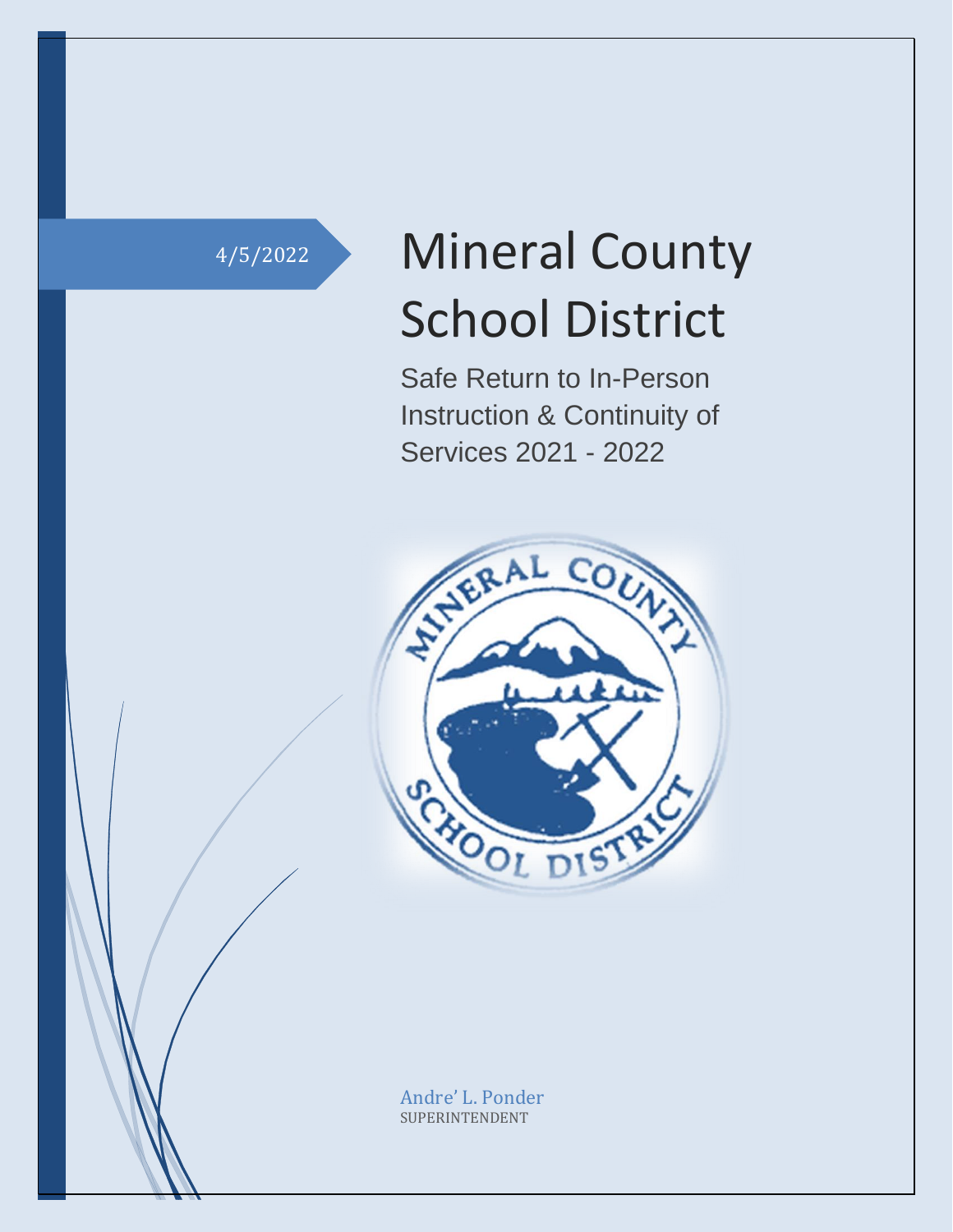## **Mineral County School District**

## **Belief Statement**

*The Mineral County Board of Trustees believes in being united in working for the best education possible for our children.*

*The District believes it is important to instill in our children a pride in our District and the education they receive here; and to prepare our students to compete in today's society.*

## **Vision Statement**

*The vision of Mineral County School District is to become the best system where graduates can be competitive for any degree or job they pursue.* 

## **School wide Theme**

*"Teamwork makes the Dream Work"*

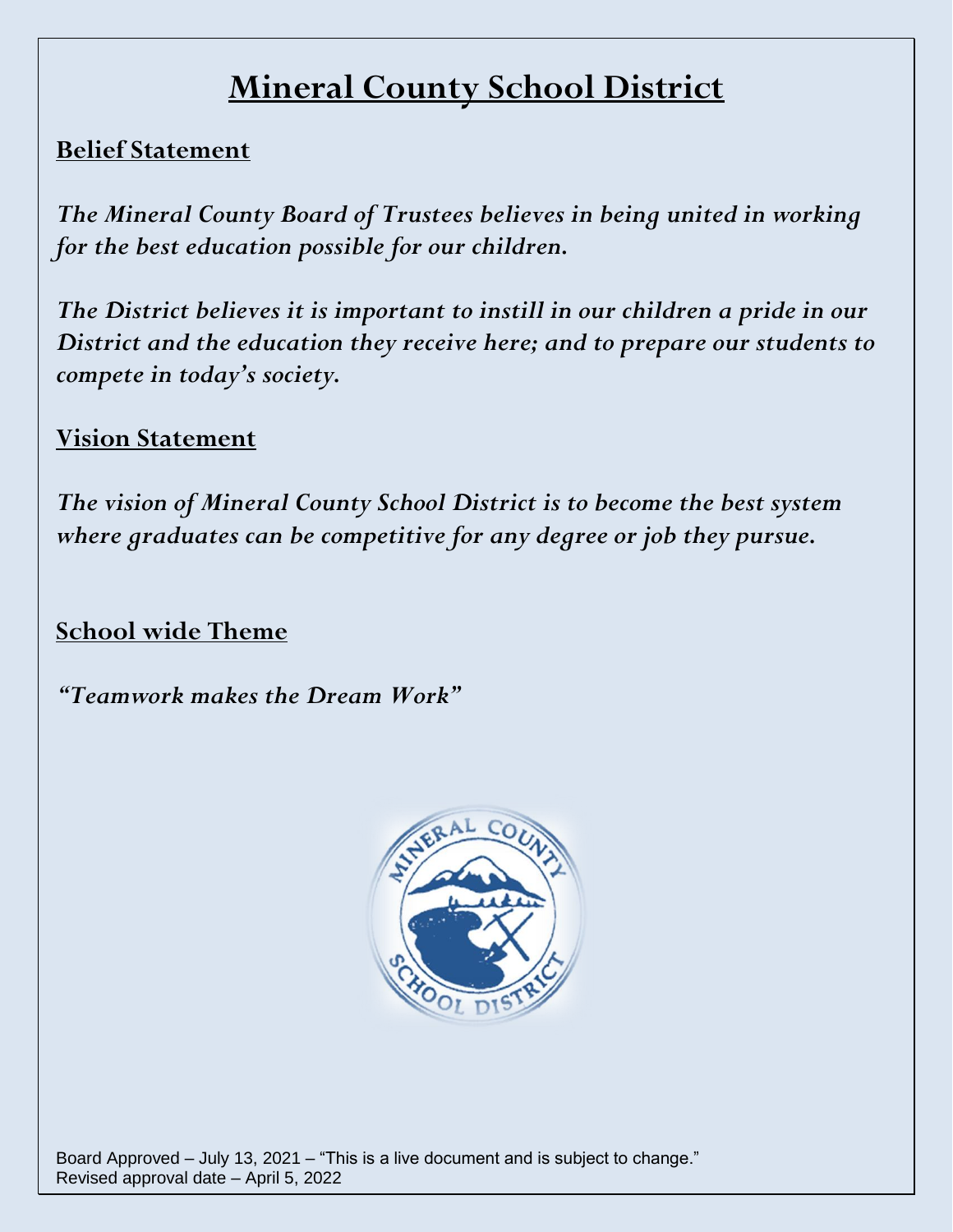### **Our Guiding Principles**

The Mineral County School District **Safe Return to In-Person Instruction and Continuity of Services** plan is built around these principles:

- Ensuring the health and safety for students, staff, and families which include current local, state and federal guidelines and directives.
- Promoting equity in academic achievement and learning for all students.
- Focusing on the needs of our students, staff, families, and community to ensure continuity of services we provide.
- The plan will be reviewed and revised periodically as required and as necessary.
- The plan will be made available in a language that is understandable to each family, as requested.
- The district will be good stewards of local, state, and federal funds meeting the goals of the board's budget policy.



#### **Communication Strategies**

Our district will continue to utilize a variety of strategies to engage in two-way communication with stakeholders in various languages as requested, using of the following tools:

- Our district website at [https://www.nvmcsd.org](https://www.nvmcsd.org/)
- Infinite Campus Messenger (voice, text, and email)
- Infinite Campus Parent and Student portals
- District and Site Facebook Pages
- Mineral County Independent News
- Other educational apps such as Remind, Class Dojo, etc.
- Weekly district newsletter and updates via Infinite Campus Messenger
- Full Virtual students will be contacted by a licensed teacher or substitute teacher per NDE Guidance Memo 21-02.

**\* Please note, it is highly recommended that staff and parents update Infinite Campus contact information any time it changes to ensure proper and needed contact with students and families.**



#### **Family Engagement and Commitments**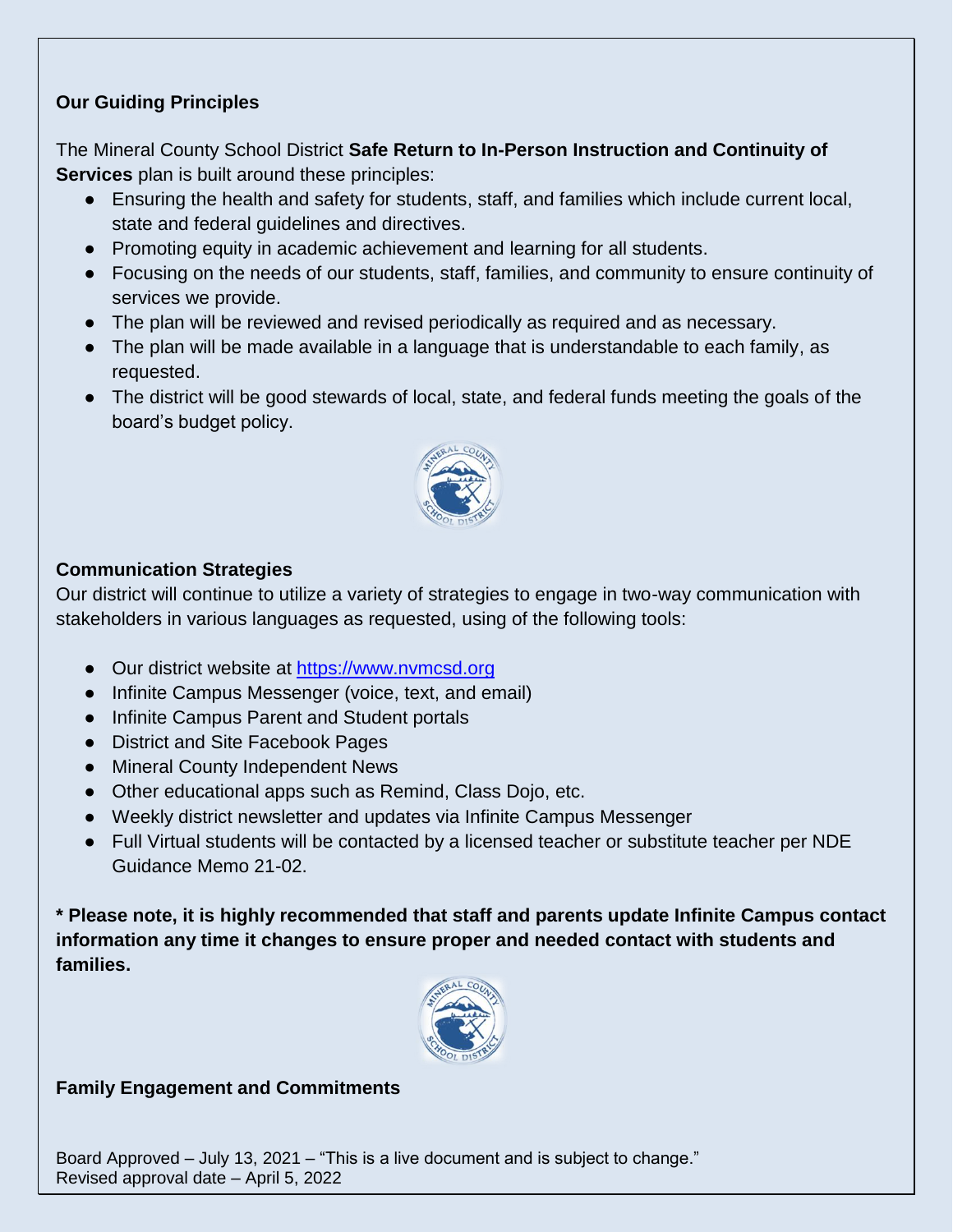*"We are in this together!"* We know that it is critical to engage families and community partners in order to successfully return to our Full In-Person Learning model. We look forward to hearing from families when a need of their child(ren) is not being met and or with ideas of things that can be done to improve what we are doing. We ask that you commit as a family to supporting all expectations of school as without that support, we cannot ensure safety and our ability to maintain a Full In-Person learning plan. We look forward to being your partner throughout the year ahead!



#### **Short Term Closure or any adjustment to the Full In-Person Learning Model**

In the event that a significant outbreak is confirmed within the Mineral County School District, the follow procedures will be effective immediately:

- The superintendent or her his designee will contact the Mineral County Deputy Health Officer and County Manager and will follow the guidelines established.
- If it is determined that a short term closure is necessary due to a potential or confirmed COVID-19 exposure, the district will cancel all co-curricular and after school activities as well as any large events scheduled.
- Students will return to remote learning if needed (guidelines from 2020-2021)
- School facilities will be properly disinfected and sanitized per the CDC and local public health officials' guidance.

## **Full In-Person Learning begins August 23, 2021**



#### **Safety and Logistics Expectations**

#### **Health, Wellness, CDC Guidance & Nevada Emergency Directives**

- No single health and safety measure in isolation will effectively mitigate the spread of COVID-19. Therefore, a multi-layered approach will be used. The district will follow any current directives or mandates regarding health and wellness for any staff member or student who is working or attending in person during this time, including, but not limited to:
	- Handwashing and Respiratory and other hygiene will be taught and practiced.
	- Appropriate physical distancing will be implemented as practicable.
	- [Health Self-Screener](https://drive.google.com/file/d/1FViNkSxHv2xl0G2FyEPF0I6FjOcRHjTA/view?usp=sharing) before coming to school--remain home if any symptoms are present per the following protocols:
	- [Exposure and Isolation Protocols](https://docs.google.com/document/d/10o1gWynx94qlAZckUa_ZEx41wKLIC8UatlWlOqW_Bbs/edit)
	- Contact Tracing may occur as needed.
	- All Mineral County School District employees are encouraged to take full advantage of various health and safety benefits offered by the district.
	- Vaccination availability information will be shared with families and staff throughout the year. There is no current requirement that students or staff receive the COVID-19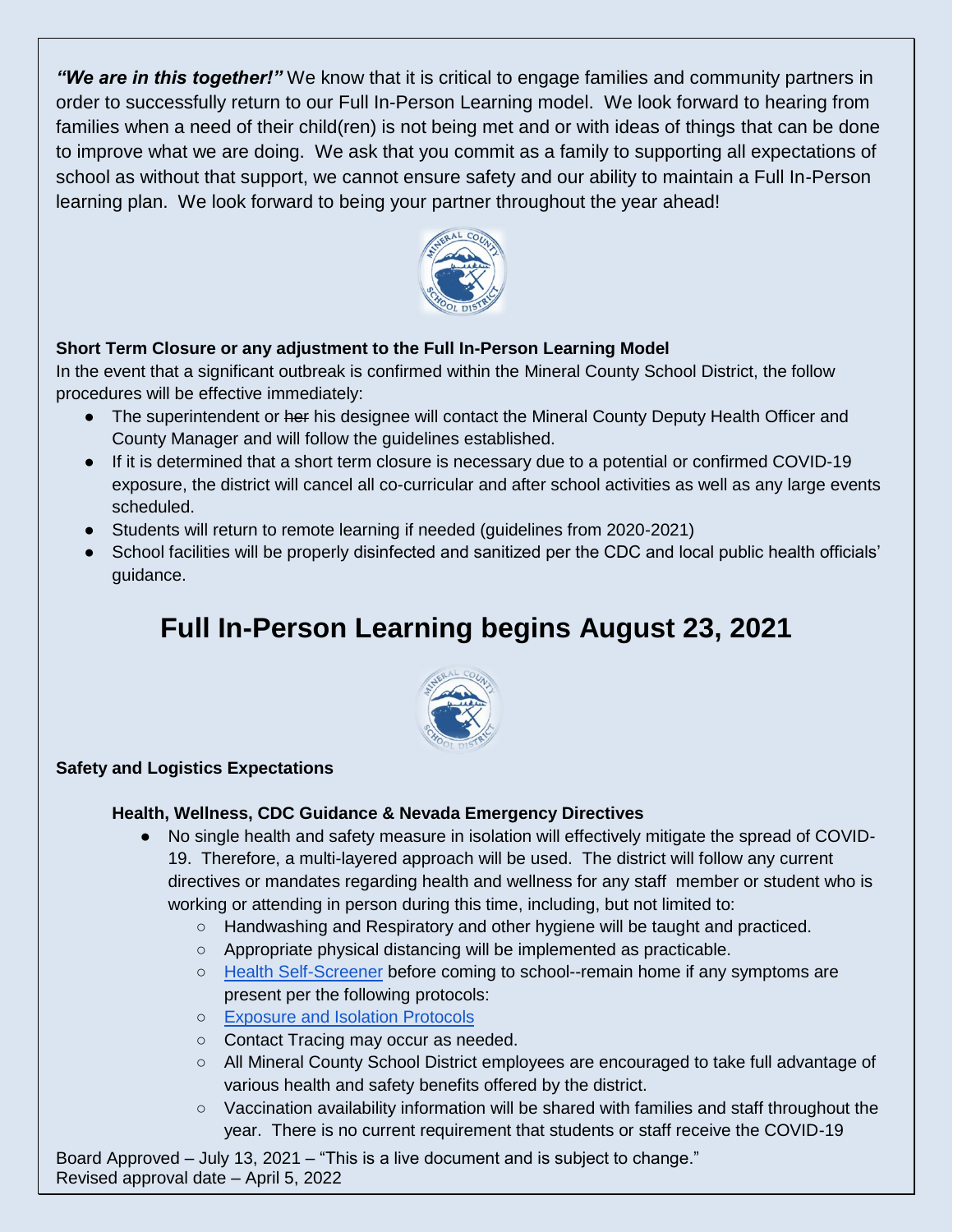vaccinations, but unvaccinated individuals are subject to stricter isolation requirements than those who are vaccinated and may be subject to stricter CDC and state guidelines. The best site for up-to-date information is available from the Mineral County Emergency Management's Facebook page. They consistently advertise drive-through opportunities for testing and vaccinations in the Mineral County area.

#### **Face Covering Requirements**

- In accordance with Declaration of Emergency Directive 052, the face covering mandate in Nevada was rescinded with certain exceptions.
- Students, staff and visitors must comply with the "Revised CDC COVID-19" Isolation and Quarantine Guidance" from January 3, 2022.
- If the Local Health Authority of Mineral County Health and Human Services declares a school-wide outbreak they "may require the mandatory and immediate use of face coverings for all students and staff in the affected school building".

\* All students and staff may request free COVID testing and face coverings (including N95 or KN95)

Link to mask wearing guidance: [Your Guide to Masks | CDC](https://www.cdc.gov/coronavirus/2019-ncov/prevent-getting-sick/about-face-coverings.html?CDC_AA_refVal=https%3A%2F%2Fwww.cdc.gov%2Fcoronavirus%2F2019-ncov%2Fprevent-getting-sick%2Fhow-to-wear-cloth-face-coverings.html)

**Modifying Facilities to Allow for Physical Distancing as needed:** At this time Mineral County School District recommends, wherever possible, students in the cafeteria, multipurpose rooms, auditoriums, and other large common areas practice six feet of social distancing between peers and adults. In circumstances of limited capacity where students can only practice three feet of social distancing, the following is implemented,

- o Students are seated with peers who they are sitting with during the instructional day to limit additional student exposure.
- $\circ$  Students are transitioned out of the cafeteria or multipurpose room as soon as possible to the alternate location to maintain social distancing.
- o Seating charts are maintained with the most up-to-date information An area for students with possible COVID-19 symptoms has been established at every school.

The District will use master schedules to balance class numbers as much as possible. Remove unused desks and furniture in classroom; maximize social distancing (to the extent practicable). Limit physical interaction through partner or group work. Establish distance between the teacher's desks/board and students' desks. Identify and utilize large spaces (i.e. gymnasiums, auditoriums, outside spaces – as weather permits) for social distancing.

#### **School Environment**

• School sites will be open to students, staff members, and all other individuals, including family members, volunteers, recruiters, contractors, etc. All non-school individuals are held to the same guidelines and should only plan to be present if in good health.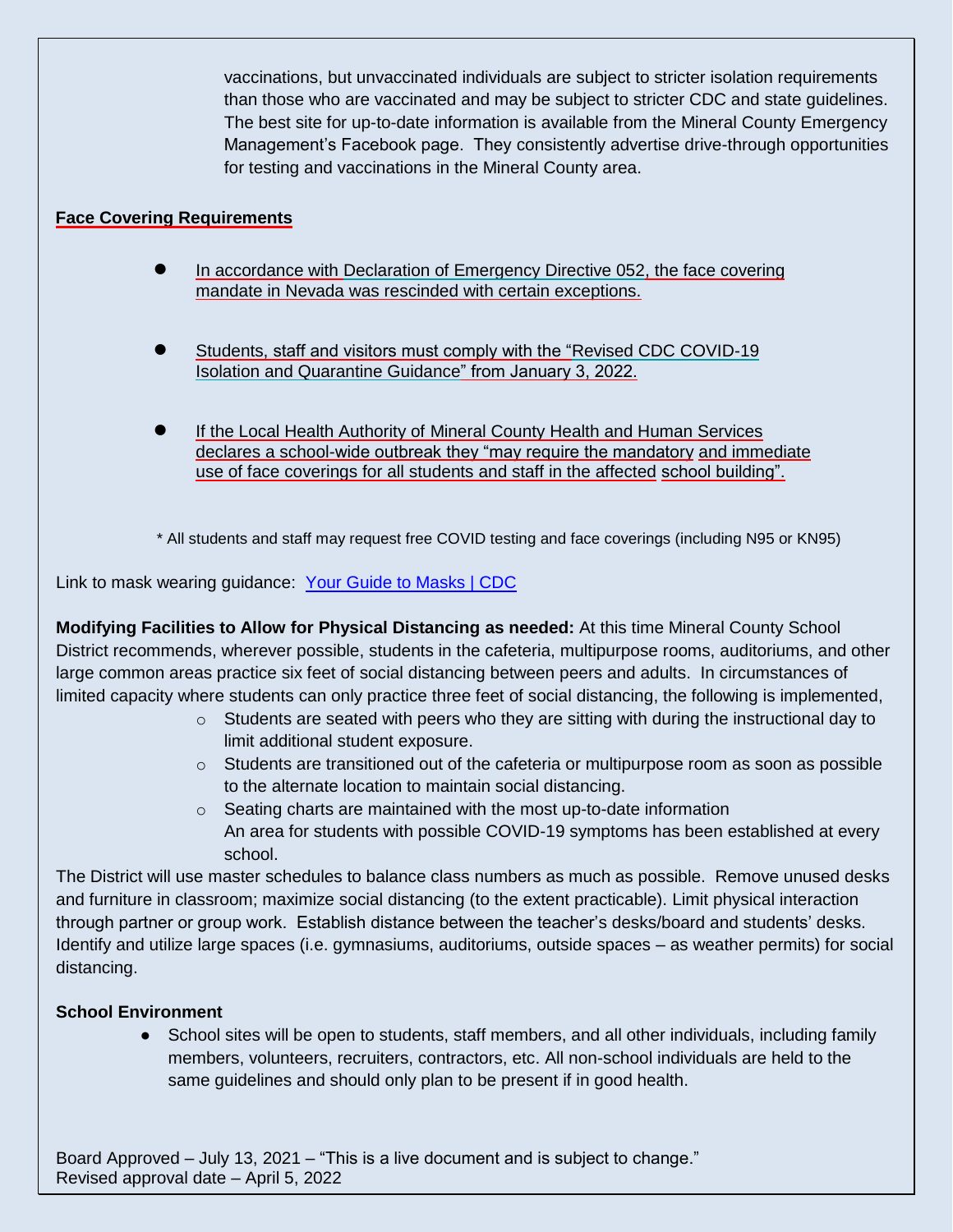- The district will institute increased and systematic cleaning protocols to be used by school staff throughout the campuses (including restrooms) as well as classrooms. These protocols will include:
	- Regular cleaning of high-touch surfaces including desks, chairs, doorknobs, restroom facilities, and other surfaces
	- Classroom sanitization with appropriate and approved solutions will be used in classrooms. Alcohol wipes will be used to wipe down all electronics after use.
	- Air exchange in buildings will meet industry expectations.

Link to [Ventilation in Buildings | CDC](https://www.cdc.gov/coronavirus/2019-ncov/community/ventilation.html)

#### **Handwashing and Respiratory Etiquette**

Signs or posters will be placed in highly visible locations (entrances, classrooms, restrooms) that promote protective measures. Announcements using the PA system and hallway monitors. Handwashing will be encouraged throughout the day and expected before and after meals. Hand sanitizer is provided throughout the buildings.

Staff and students are encouraged to wash or sanitize hands regularly, especially before and after check-in procedures, between classes or activities, and working with children or supplies.



### Link to [Guidance for COVID-19 Prevention in K-12 Schools | CDC](https://www.cdc.gov/coronavirus/2019-ncov/community/schools-childcare/k-12-guidance.html)

#### **Diagnostic and Screening Testing**

Mineral County School District has opportunities to engage in testing in schools to manage outbreaks and expedite isolations. Contact tracing in combination with isolation and quarantine will be conducted following testing in collaboration with the State, local, or Tribal Health Departments using the Nevada Division of Public and Behavioral Health guidelines in cooperation with Mineral County Emergency Management and the Community Health Officer.

#### **Regular COVID-19 Testing Program\***

- COVID-19 testing is available for symptomatic and asymptomatic individuals in Mineral County and surrounding areas for students, staff, volunteers, and community members
	- Regular COVID-19 testing occurs throughout the week as needed or requested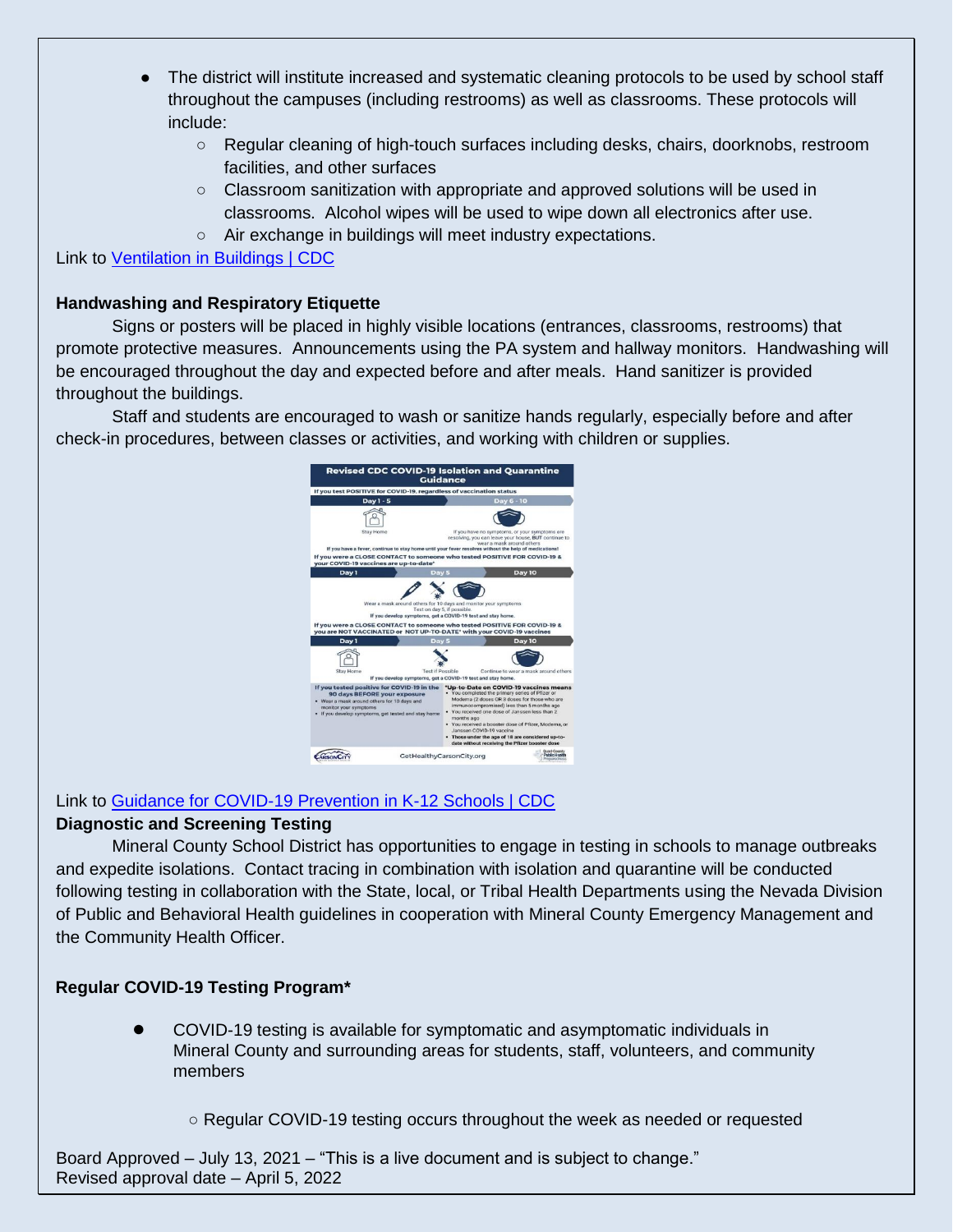● Individuals with a positive COVID-19 test result will be asked to follow the "Revised CDC Quarantine and Isolation Guidance"

\*Sections 6 and 7 of Emergency Directive 048 will be followed until its expiration on February 27, 2022, upon the approval of this plan from the Local Health Authority. Identifying and Mitigating a School-Wide Outbreak of COVID-19

- An outbreak will be defined per the Council of State and Territorial Epidemiologists (CSTE)
	- *"Multiple positive cases comprising at least 10% of students, teachers, or staff within a specified core group AND epidemiologically linked in the school setting or a school-sanctioned extracurricular activity"* (CSTE, August 6, 2021)
- The outbreak will be mitigated by following the guidance from the Local Health Authority, which may include the aforementioned face covering mandate
- The outbreak will be monitored and closed under the direction of the Local Health Authority

#### **Per Declaration of Emergency Directive 052**

*"Irrespective of any plan adopted by a county school district, charter school, or private school pursuant to this Section, if a local health authority determines that a school wide outbreak of COVID-19 is occurring and is not being adequately mitigated by the school district, charter school, or private school, the applicable local health authority may require the mandatory and immediate use of face coverings for all students and staff in the affected school building(s) and any additional mitigation measures deemed necessary by the local health authority for that school or school building(s). In such an event, the face covering requirement and any other mitigation measures remain in effect until the local health authority determines that the outbreak is closed."* **Social, Emotional, Mental Health and other needs of Staff and Students**

Mineral County School District employs a Mental Health Counselor at Hawthorne Elementary School and Safe School Professionals at each of our school to assist in supporting students. In addition, MCSD provides an Employee Assistance Program which includes confidential support services, help managing stress, anxiety and other support programs.

Mineral County School District has examined the ratio of School Instructional Support Staff and in addition to using ARP funds we are leveraging local wellness resources from local health departments, community partners, and federal resources to provide wellness services on school campuses. Links to additional resources follows:

[Coronavirus and COVID-19 | U.S. Equal Employment Opportunity Commission \(eeoc.gov\)](https://www.eeoc.gov/coronavirus)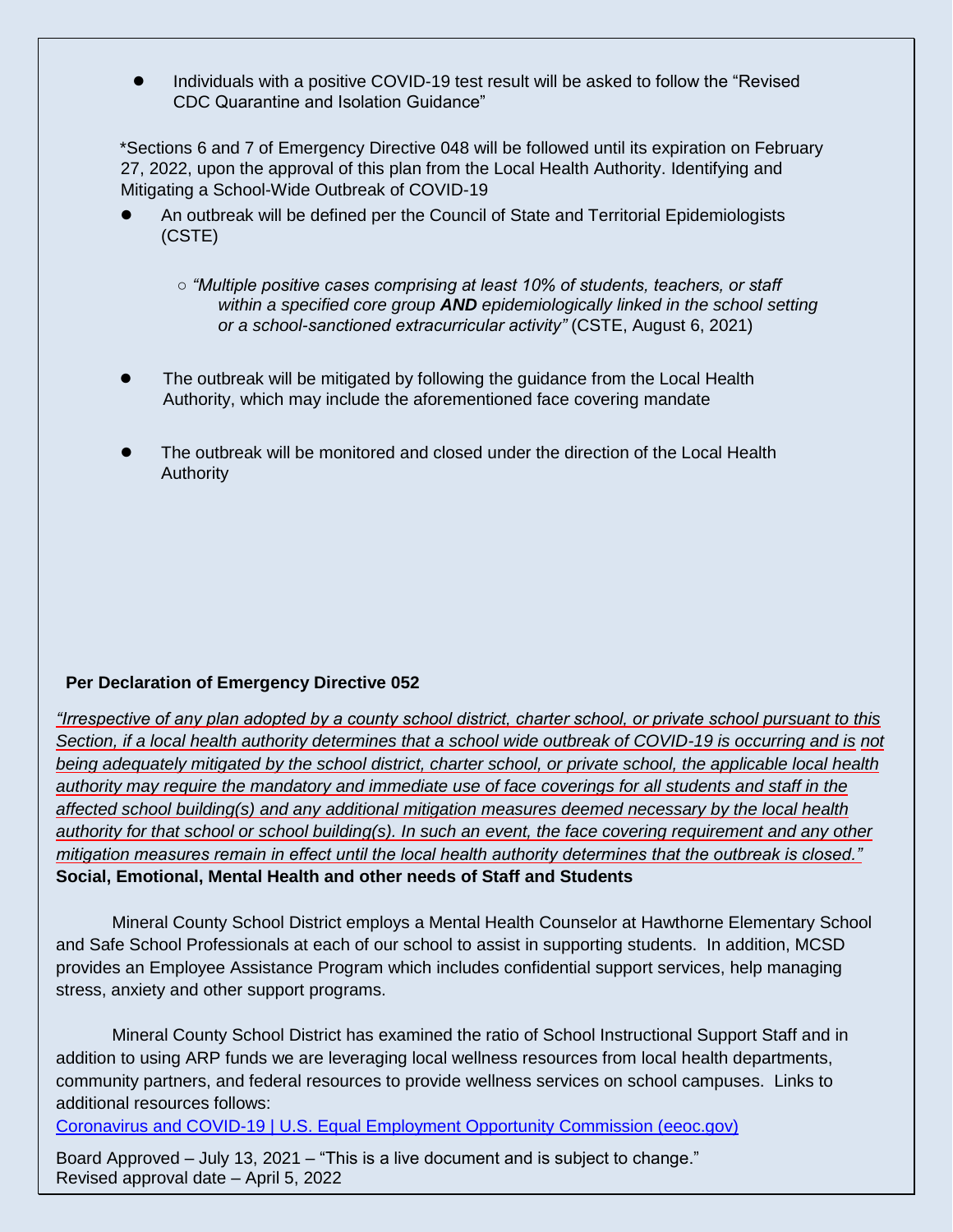[Employees: How to Cope with Job Stress and Build Resilience During the COVID-19 Pandemic \(cdc.gov\)](https://www.cdc.gov/mentalhealth/stress-coping/employee-job-stress/index.html) [ED COVID-19 Handbook, Volume 2 \(PDF\)](https://www2.ed.gov/documents/coronavirus/reopening-2.pdf)

#### **Nutrition Services**

- All students, including those in Distance Learning, will have daily breakfast and lunch made available.
- Our district will support food options during extended closures such as scheduled school breaks.
- All students in Mineral County School District will continue to receive free meals through our current USDA eligibility.



#### **Transportation Services**

- Follow this link for recent changes to wearing mask on buses: Requirement for Face Masks on [Public Transportation Conveyances and at Transportation Hubs | CDC](https://www.cdc.gov/coronavirus/2019-ncov/travelers/face-masks-public-transportation.html)
- Driver will disinfect handrails, seat tops and entrance doors between routes
- Daily disinfecting of buses will be performed by the Mineral County School District Transportation staff



#### **Learning and Curriculum Expectations**

#### **Learning Model**

- All basic and social-emotional needs of students and staff will be met in order to optimize student learning, including access to school counselors at school sites and support from Safe School Professionals and others.
- Enroll in **Full In-Person Learning**:
	- Students will be held accountable to all policies and regulations related to in-person learning as set forth in board policy/regulation and district and school handbooks.
	- Daily schedules for Full In-Person Learning will be posted on the district and school websites and communicated to families through Infinite Campus Messenger.
	- Students will attend school every day with all co-curricular opportunities in place beginning in August.
	- Students who become excluded due to exposure or isolation related to COVID-19 will be given temporary distance learning opportunities through their classroom teacher.
- Enroll in our **Distance Learning (MCDL)** working through building principals and counselors:
	- Mineral County School District has a process that requires all students and families interested in distance education to contact their school principal to begin the process.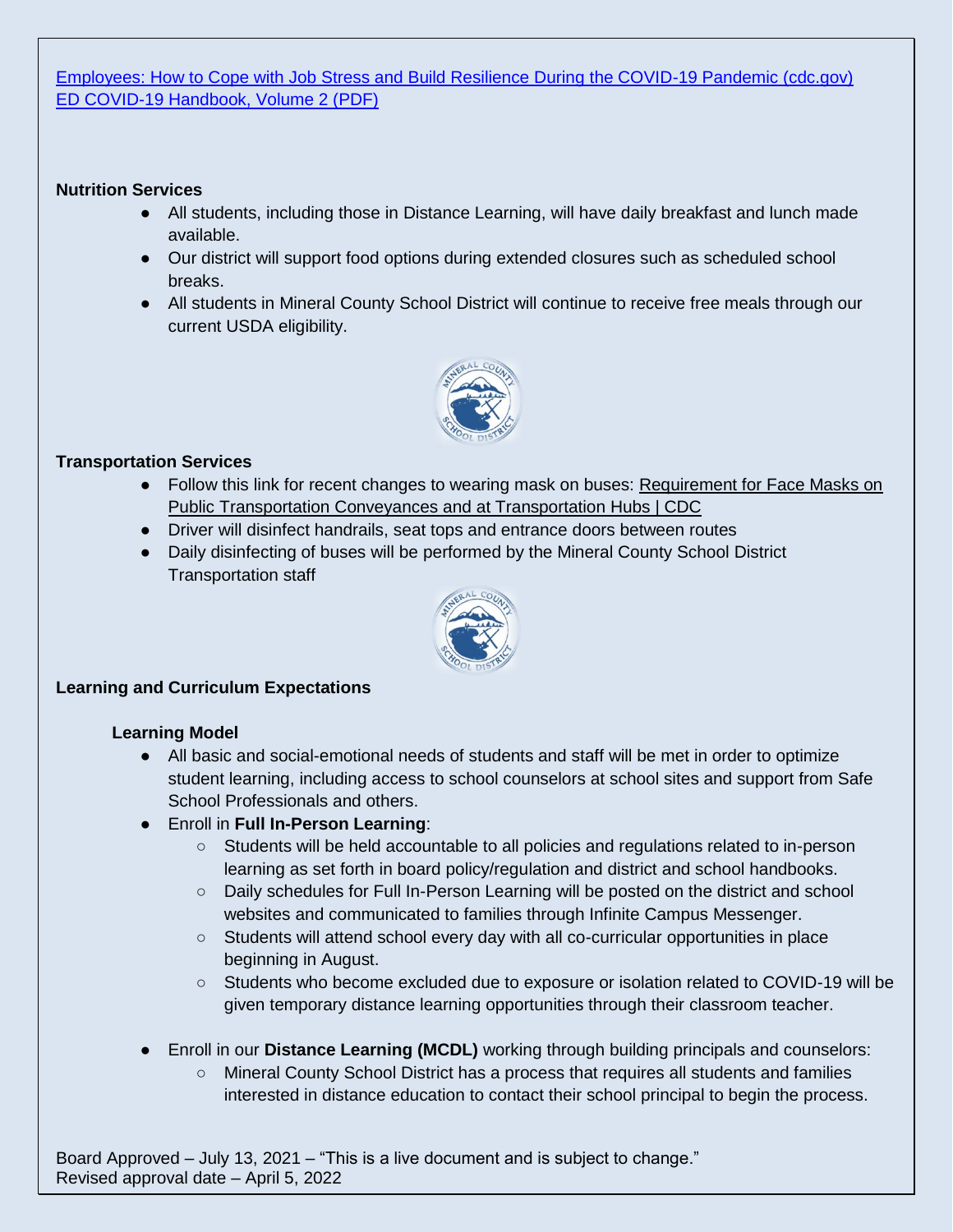- There is an application process and the student enrollment may be limited. (Window now closed).
- If approved, recognize you must have internet access and you can choose to use your own device or checkout a Chromebook from your zone school.
- Once enrolled, students in grades K-12 will be required to stay in this placement for one semester. If after two weeks of enrollment a student who demonstrates the inability to complete assignments they will be transitioned back to their zoned brick and mortar school.
- Our district will require a signed agreement that outlines the expected expectations for students in order to work in the online environment and will work with families, JPO, DCFS and Tribal Court Services as needed should a student become unsuccessful after interventions in this model.
- Online resources and learning management systems (LMS) used may include IXL, Edgenuity, Google Classroom as well as other technology-based tools and materials.
- Communication is key with this model and will be of the highest priority to ensure that all learners' needs are met.
- All grading and reporting will be competency-based.



#### **Learning Schedules**

• All learners with Individualized Education Plans (IEPs), students with 504s, and our English Language Learners will be met with specific solutions to support their learning based on their plans and team decisions. IEP teams work with the school nurse, licensed health care provider, and parent/guardian to determine if it is in the best interest of the child to return to school. Medically fragile students are considered a vulnerable COVID-19 population. Schedules at individual buildings will incorporate critical lessons learned from the 2020-2021 school year, including, but not limited to, passing periods, length of learning periods, lunch, recess, etc.

#### **2021-2022 Schedule**

• The start day of the 2021-2022 school year will be Monday, August 23, 2021, with an end date of June 2, 2022.

| <b>School Site</b>                       | <b>Start Time</b> | <b>End Time</b>    |
|------------------------------------------|-------------------|--------------------|
|                                          |                   |                    |
| <b>Mineral County High School</b>        | 8:05am            | 3:40 <sub>pm</sub> |
| Hawthorne Jr. High School                | 8:00am            | 3:25 <sub>pm</sub> |
| Hawthorne Elementary School (Pre-School) | 8:10am            | $2:25$ pm          |
| Hawthorne Elementary School (K-6)        | 8:10am            | 3:15 <sub>pm</sub> |
| <b>Schurz Elementary School</b>          | 8:00am            | 2:45 <sub>pm</sub> |
| Early Release (1:45pm Every Wednesday)   |                   |                    |

#### **2021-2022 School Times**



#### **Teaching and Learning / Curriculum**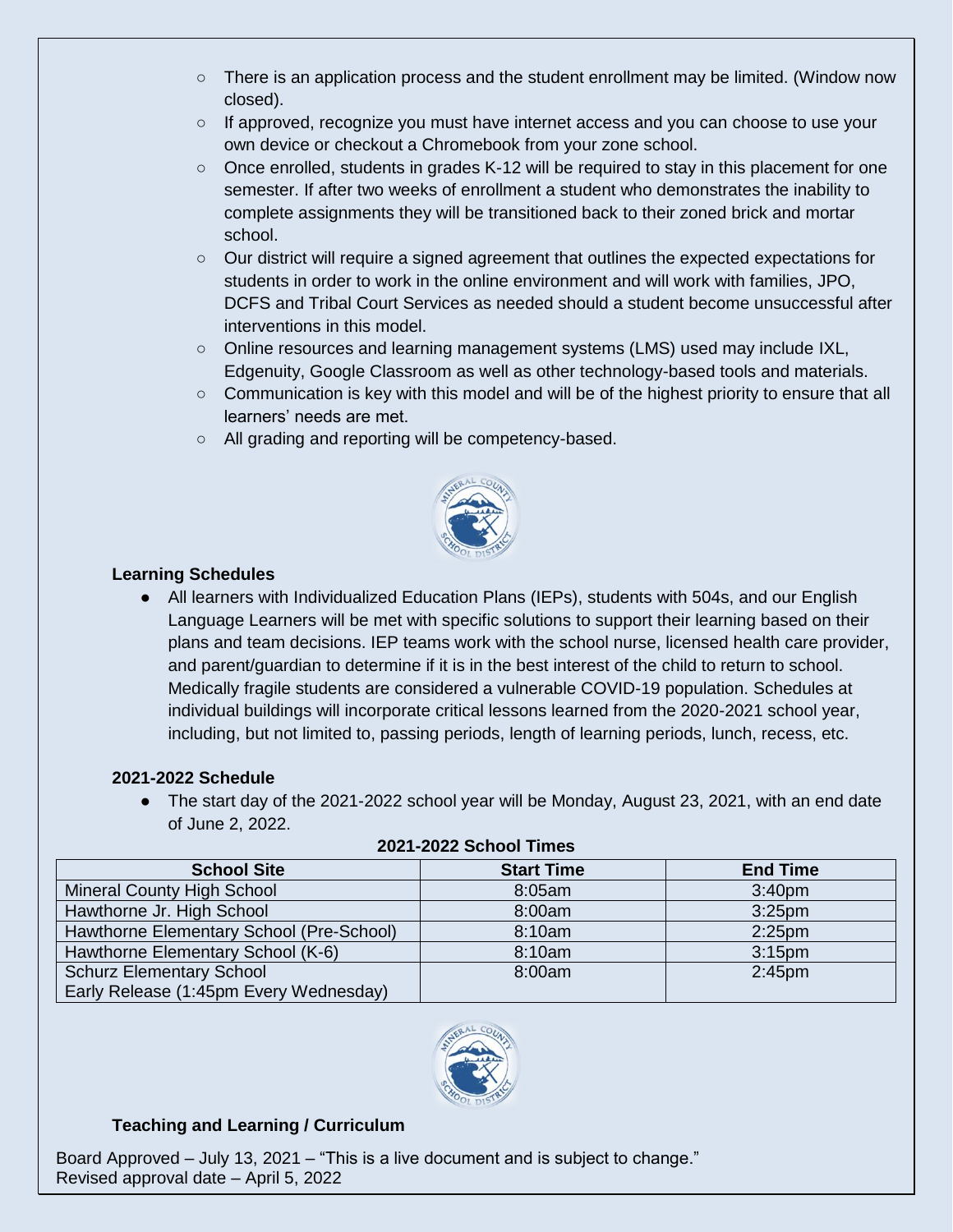- Basic and Social Emotional needs of students and staff will be met in order to optimize student learning.
- All students will continue to have equitable access to high-quality curricular materials and effective instruction.
- Standards-based grade level instruction will occur with in-person instruction and distance learning models.
- Professional learning opportunities will continue to be available to our staff for continuous improvement. **Grading**
- Conventional grading scale and report cards assigned.
- Attendance operates under normal Mineral County School District procedures

#### **Attendance**

- Consideration will be given to various situations as they may occur after consultation with the teacher and principal.
- Any student who is required to be in at-home isolation based on possible COVID-19 exposure will engage with his/her teacher(s) through distance options to continue learning while away from school.
- Teachers are required (NAC 387.165 and NAC 387.171) to take attendance daily. Daily attendance must be taken in Infinite Campus, the state designated student information system for class record books.



#### **Technology**

- Internet access for families
	- For Distance Learning students, Mineral County School District will assist families that do not have internet access through the use of hotspots.
- Chromebook Distribution/Accountability/Repair
	- All students K-12 will be assigned a district-issued Chromebook for use.
	- $\circ$  Chromebooks will be distributed along with the Technology Tools manual and Acceptable Use Policy at a predetermined time for each family and location (may be before school begins).
	- Any damage to or loss of Chromebooks, other devices, and ancillary supplies (such as cords) will all be charged out the same across the district, and fees will be added to students' Infinite Campus accounts.
	- Options for technology support will be provided using the following email address: [helpdesk@nvmcsd.org](mailto:helpdesk@nvmcsd.org)**.**



#### **Co-Curricular Events and Activities and External Use of Facilities**